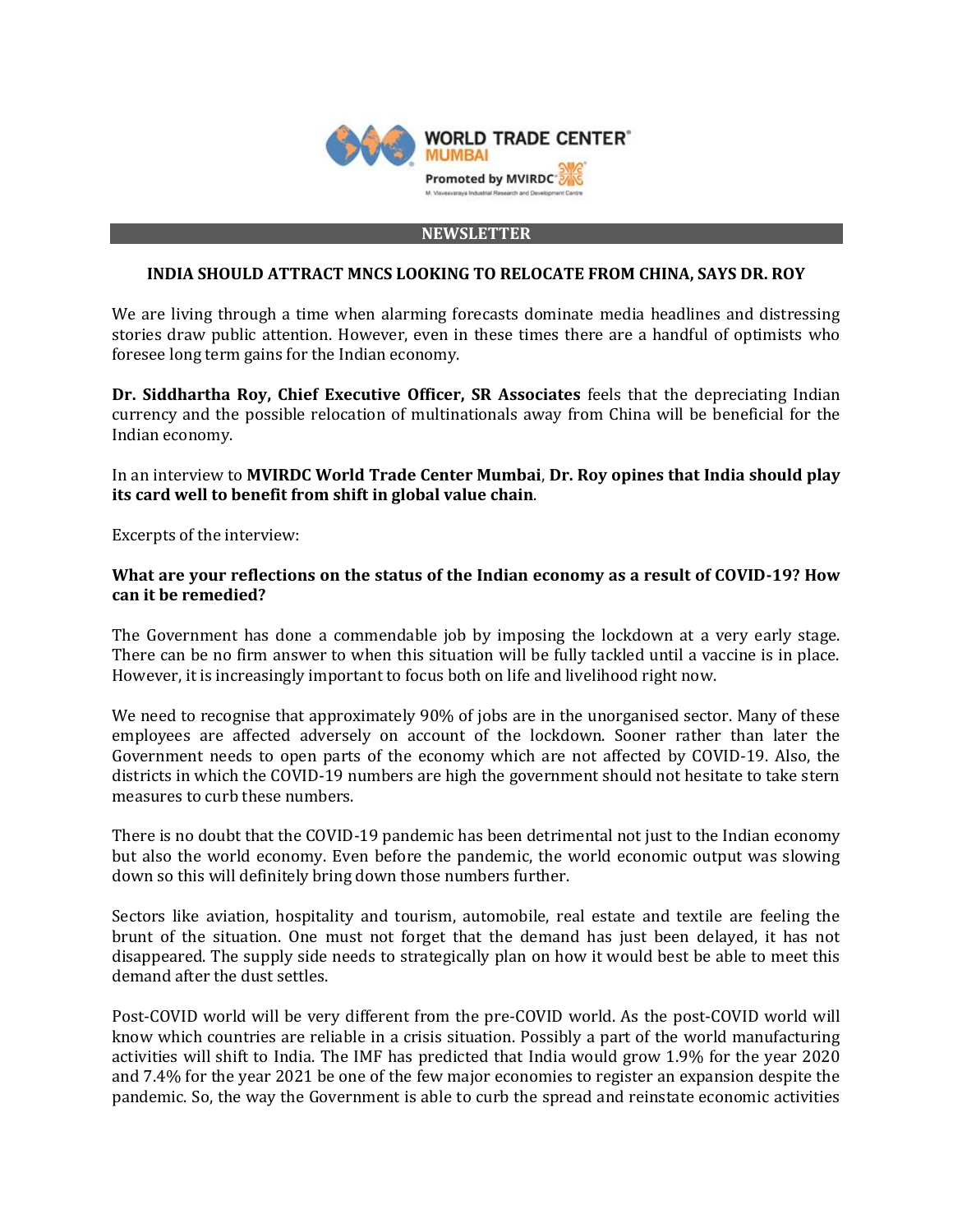will determine the economic future of the country. There is a delicate balance that needs to be maintained wherein the economic activities revive and the spread of COVID-19 declines in a steady manner.

### **In your opinion how is the RBI Governor's announcements today further strengthen what was announced earlier? How will it boost the Indian economy?**

The policy-makers need to utilise both fiscal as well as monetary policy to secure a stable economic position for the country during these unpredictable times. When it comes to monetary policy response the RBI, on March 27, initiated the first phase of TLTRO to inject funds worth ₹1 lakh crore. It reduced the reverse repo rate by 90 basis points to 4% and the repo rate by 75 basis points to 4.40%. It also reduced the Cash Reserve Ratio (CRR) by 100 basis points to 3%.

In its second phase, the RBI decreased the reverse repo rate by 25 basis points to 3.75% on the 17th April 2020. This will discourage the banks from parking the money with the Central Bank and help improve the liquidity in the system.

RBI has also banned dividend payouts by banks and cooperative banks from profits pertaining to the fiscal year 2019-20. This will help to strengthen the capital reserves of banks.

For non-banks and micro-financiers, RBI is providing a ₹50,000-crore special refinance facility for financial institutions—of this, ₹25,000 crore goes to Nabard for refinancing regional rural banks (RRBs), cooperative banks and micro-financiers; ₹15,000 crores to SmallIndustries Development Bank of India (Sidbi) for on-lending or refinancing; and ₹10,000 crore to National Housing Bank (NHB) for supporting mortgage lenders.

Under the TLTRO 2.0 window, banks can access three-year funding from RBI to invest in investment-grade papers of non-banking financial companies (NBFCs), with at least 50% invested in small and mid-sized NBFCs and micro-financiers. The central bank has also assured companies that it will make available further liquidity under this facility depending on the pattern of utilisation and requirement. Banks will have a month to invest funds raised under TLTRO. Exposures under the facility will not be included while calculating large corporate exposure. These are all helpful measures.

On the fiscal side, the Government has announced a package of 1.7 Lakh crore rupees under Pradhan MantriGaribKalyanYojna on March 26. It has also announced another Rs 15,000 crore to bolster the health networks over the next four years. The government needs to progress carefully while announcing further measures as one does not know how much money will be needed in the future, as it all depends on how long the pandemic lasts and how quickly we are able to find a vaccine for the virus. So it becomes important to save some room to use fiscal measures as and when needed in the future.

Breaching the norms of fiscal deficit (The FRBM Act) should not be a major concern right now. As unusual circumstances call for unusual measures.

#### **As you are aware MSMEs are the most impacted. How should they function during these times?**

As mentioned earlier, around 90% of jobs are in the unorganised sector. The MSMEs do not provide social security to its employees. There are an estimated 6.33 crore unincorporated MSMEs engaged in non-agricultural economic activities, employing 11 crore persons across the country. MSMEs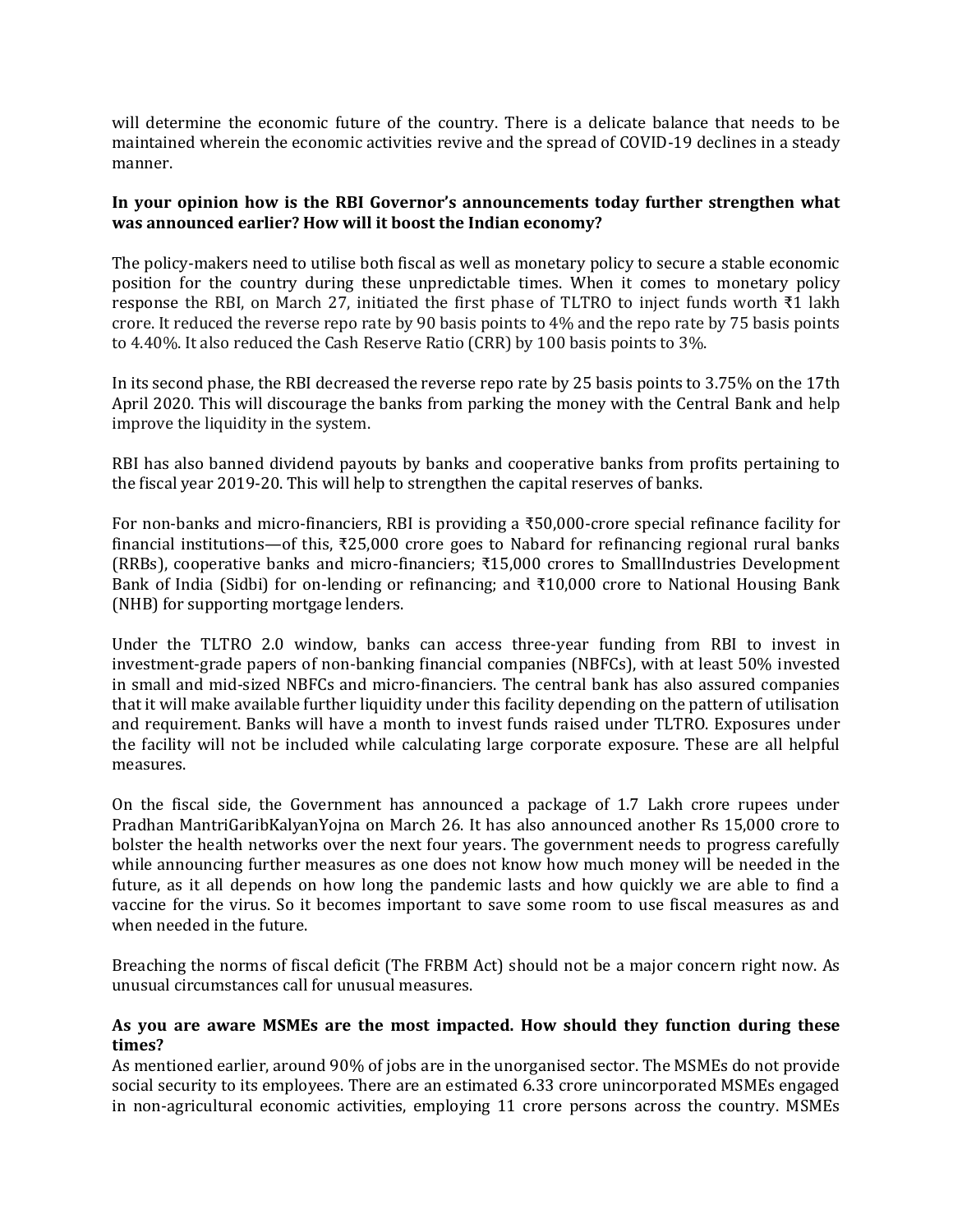contribute nearly 30 per cent of India's gross domestic product and close to half of the country's total exports. The Government needs to provide social security measure to these unorganised sector employees. As these segments account for nearly 90% of the country's 500 million workforce and do not fall under traditional employer-employee relations.

When it comes to functioning during these times, the MSMEs could provide a safe working environment by following the norms of social distancing and work at a lesser capacity.

# **Social Distancing is the new norm. Under the circumstance how can exports get back on course?**

Even though the rupee has depreciated our exports are unlikely to increase until the logistics issues are sorted. India's merchandise exports slumped by a record 34.6% in March while imports declined 28.7% as countries sealed their borders to combat the COVID-19 outbreak.

The course that the trading activities take for the entire world will very much depend on how the different countries are able to curb the spread. For exports to get back on track we need other countries to open their borders for trade. So this is not just an issue of whether we are able to produce but also the markets outside the country are accessible to us.

The total world export amounts to approximately USD25 trillion of which 5.5 trillion is services and 19.5 is merchandise exports. India's share in the world export is very low, around 2% if we are able to increase our share to 4% it would make a considerable difference. The depreciation of the rupee (USDINR:76.67) will help us in the current situation.

One positive aspect for India with this crisis is that there is bound to be an acceleration of the movement of multinationals out of China into other parts of the world. We should take advantage of this opportunity.

Also, given the current circumstances, India has shown the potential to become a reliable supplier of Paracetamol, generic drugs and vaccines to countries across the world.

# **What are your suggestions to the government to help the Indian economy to chug along and sustain itself?**

Some suggestions would be:

- The government should not hesitate to take stern measures to curb the COVID numbers
- When talking about Government expenditure, we as a country are in a position to take bold steps in view of the fact that the inflationary pressure in the economy is low
- The Government should make sure that the Fiscal and Monetary progress are in sync
- The unorganised sector worker problem is a long-term issue that needs to be addressed in such a way that in case of a future crisis like events this segment of the country is better provided for
- The country is in dire need of a strong social security scheme. The expenditure on health has to increase significantly in both Centre and States. Also, the management of health services, hospitals, immunisation, health insurance, etc. need to improve considerably.